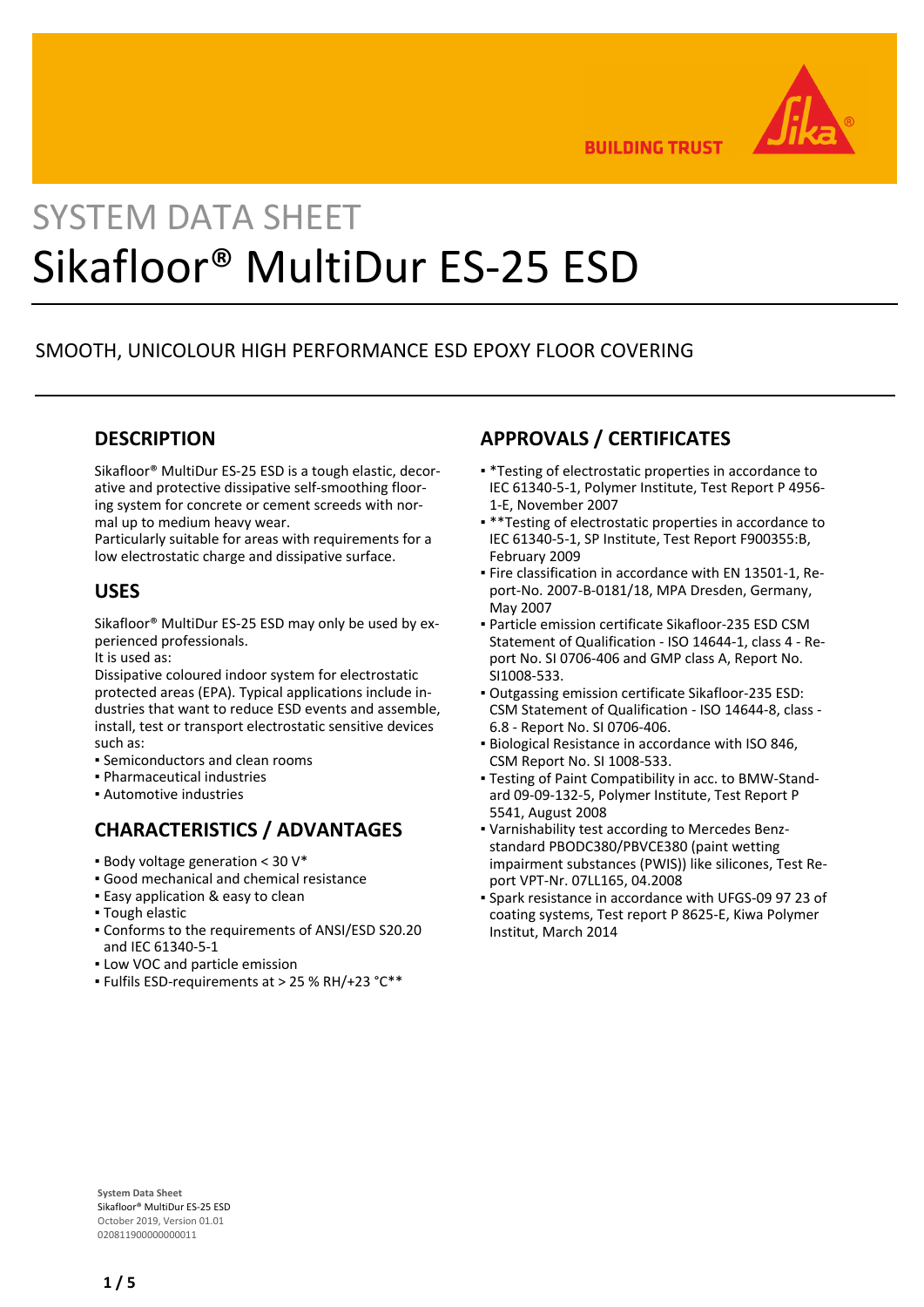| <b>System Structure</b>                      | Sikafloor <sup>®</sup> MultiDur ES-25 ESD:                                                                                                                                                                                                                                                                                                                                                                    |                                                                               |  |
|----------------------------------------------|---------------------------------------------------------------------------------------------------------------------------------------------------------------------------------------------------------------------------------------------------------------------------------------------------------------------------------------------------------------------------------------------------------------|-------------------------------------------------------------------------------|--|
|                                              |                                                                                                                                                                                                                                                                                                                                                                                                               | າ<br>1                                                                        |  |
|                                              | 1. Primer + Earthing connection                                                                                                                                                                                                                                                                                                                                                                               | Sikafloor® - 160/-161+ Sika® Earth-<br>ing Kit                                |  |
|                                              | 2. Conductive primer                                                                                                                                                                                                                                                                                                                                                                                          | Sikafloor®-220 W Conductive                                                   |  |
|                                              | 3. Final ESD coating                                                                                                                                                                                                                                                                                                                                                                                          | Sikafloor®-235 ESD filled with Sika-<br>floor® Filler                         |  |
|                                              | ult in a gloss finish with a slight change of the aesthetical appearance.<br>The system configuration as described must be fully complied with and<br>may not be changed.                                                                                                                                                                                                                                     | Note: Alternatively quartz sand F34* can be used as a filler, which will res- |  |
| Composition                                  | Epoxy                                                                                                                                                                                                                                                                                                                                                                                                         |                                                                               |  |
| Appearance                                   | Self-smoothing system - semi-gloss finish                                                                                                                                                                                                                                                                                                                                                                     |                                                                               |  |
| Colour                                       | Almost unlimited choice of colour shades.<br>Due to the nature of carbon fibres providing the conductivity, it is not pos-<br>sible to achieve exact colour matching. With very bright colours (such as<br>yellow and orange), this effect is increased. Under direct sunlight there<br>may be some variations and colour variation, this has no influence on the<br>function and performance of the coating. |                                                                               |  |
| <b>Nominal Thickness</b>                     | $~^{\sim}$ 1.0 - 1.5 mm                                                                                                                                                                                                                                                                                                                                                                                       |                                                                               |  |
| Volatile organic compound (VOC) con-<br>tent | Very low content of volatile organic compounds. Sikafloor®-235 ESD, the<br>finishing layer of the Sikafloor® MultiDur ES-25 ESD System has been awar-<br>ded the Frauenhofer IPA CSM Certicate of Qualification with the report<br>number SI 0706-406. The outgassing test was performed in accordance<br>with CSM procedures. TVOC: ISO-AMC Class -6.8 (see ISO 14644-8).                                    |                                                                               |  |
|                                              |                                                                                                                                                                                                                                                                                                                                                                                                               |                                                                               |  |

| TECHNICAL INFORMATION       |                                               |                                                                              |                                   |  |
|-----------------------------|-----------------------------------------------|------------------------------------------------------------------------------|-----------------------------------|--|
| <b>Shore D Hardness</b>     | $\approx$ 58 (resin filled)                   | $(7 \text{ days } / +23 \text{ °C})$                                         | (DIN 53 505)                      |  |
| <b>Abrasion Resistance</b>  | $\approx$ 60 mg (CS<br>10/1000/1000)          | $(28 \text{ days} / +23 \text{ °C})$                                         | (DIN 53109 Taber<br>Abraser Test) |  |
| <b>Compressive Strength</b> | $\approx$ 44 N/mm <sup>2</sup> (resin filled) | $(28 \text{ days} / +23 \text{ °C})$                                         | (EN 196-1)                        |  |
| <b>Tensile Strength</b>     | $\approx$ 20 N/mm <sup>2</sup> (resin filled) | $(28 \text{ days} / +23 \text{ °C})$                                         | (EN 196-1)                        |  |
| <b>Reaction to Fire</b>     | $CfI-S1$                                      |                                                                              | (EN 13501-1)                      |  |
| <b>Chemical Resistance</b>  | formation.                                    | Resistant to many chemicals. Contact Sika technical service for specific in- |                                   |  |

**System Data Sheet** Sikafloor® MultiDur ES-25 ESD October 2019, Version 01.01 0208119000000000011

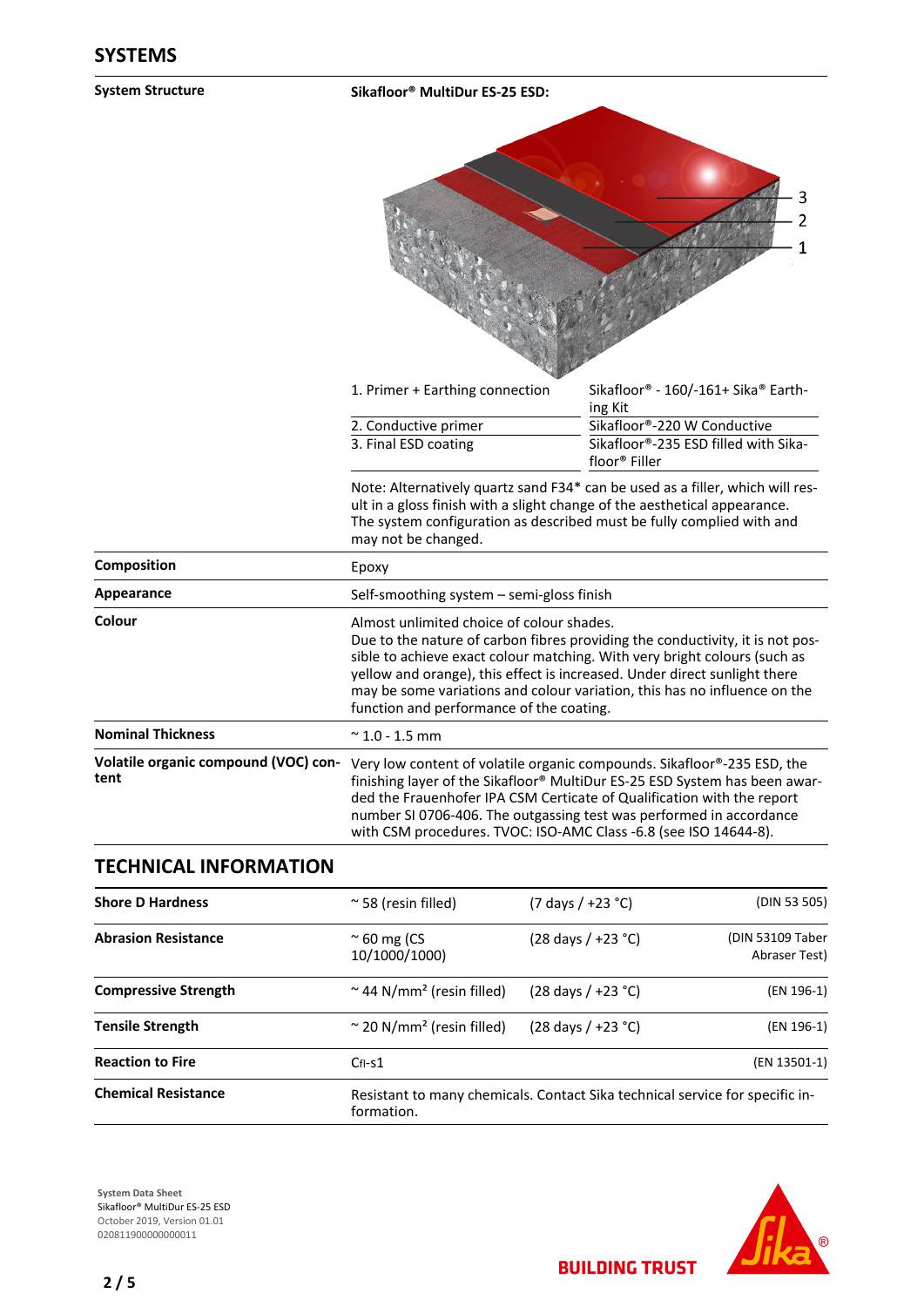| <b>Temperature Resistance</b>  | Exposure*                                                                                                                                                             |                     | Dry heat |                                                                                                 |  |
|--------------------------------|-----------------------------------------------------------------------------------------------------------------------------------------------------------------------|---------------------|----------|-------------------------------------------------------------------------------------------------|--|
|                                | Permanent                                                                                                                                                             |                     |          | $+50 °C$                                                                                        |  |
|                                | Short-term max. 7 d                                                                                                                                                   |                     |          |                                                                                                 |  |
|                                | *No simultaneous chemical and mechanical exposure.                                                                                                                    |                     |          |                                                                                                 |  |
| <b>USGBC LEED Rating</b>       | Conforms to the requirements of LEED EQ Credit 4.2: Low-Emitting Materi-                                                                                              |                     |          |                                                                                                 |  |
|                                | als: Paints & Coatings SCAQMD Method 304-91 VOC Content < 100 g/l                                                                                                     |                     |          |                                                                                                 |  |
| <b>Electrostatic Behaviour</b> | Resistance to ground <sup>1</sup>                                                                                                                                     | $R_g < 10^9 \Omega$ |          | (IEC 61340-4-1)                                                                                 |  |
|                                | Typical average resist-<br>ance to ground <sup>2</sup>                                                                                                                | $Re < 10^6 \Omega$  |          | (DIN EN 1081)                                                                                   |  |
|                                | Body voltage genera-<br>tion <sup>2</sup>                                                                                                                             | < 100 V             |          | (IEC 61340-4-5)                                                                                 |  |
|                                | System Resistance (Per- < 35 M Ω<br>son/Floor/Shoe) <sup>3</sup>                                                                                                      |                     |          | (IEC 61340-4-5)                                                                                 |  |
|                                | In accordance with IEC 61340-5-1 and ANSI/ESD S20.20.<br>equipment.<br>Or < $10^9 \Omega$ + body voltage generation of < 100 V, in case of readings > 35 M $\Omega$ . |                     |          | Readings may vary, depending on ambient conditions (i.e. temperature, humidity) and measurement |  |

# **APPLICATION INFORMATION**

| Consumption                       | Coating                                                                                                                                                                                                                                                                                                                                                                                                                                                                                         | <b>Product</b>                                            | Consumption                                                                                                                                                                       |  |
|-----------------------------------|-------------------------------------------------------------------------------------------------------------------------------------------------------------------------------------------------------------------------------------------------------------------------------------------------------------------------------------------------------------------------------------------------------------------------------------------------------------------------------------------------|-----------------------------------------------------------|-----------------------------------------------------------------------------------------------------------------------------------------------------------------------------------|--|
|                                   | Primer                                                                                                                                                                                                                                                                                                                                                                                                                                                                                          | Sikafloor®-160/-161                                       | $1-2 \times \degree 0.3 - 0.5 \text{ kg/m}^2$                                                                                                                                     |  |
|                                   | Levelling (if required)                                                                                                                                                                                                                                                                                                                                                                                                                                                                         | Sikafloor®-160/-161<br>levelling mortar                   | Refer to PDS of Sika-<br>floor®-160/-161                                                                                                                                          |  |
|                                   | Earthing connection                                                                                                                                                                                                                                                                                                                                                                                                                                                                             | Sika <sup>®</sup> Earthing Kit                            | 1 earthing point per ap-<br>prox. 200 -300 m <sup>2</sup> , min.<br>2 per room.                                                                                                   |  |
|                                   | <b>Conductive Primer</b>                                                                                                                                                                                                                                                                                                                                                                                                                                                                        | Sikafloor®-220 W Con-<br>ductive                          | $1 \times 0.08 - 0.10$ kg/m <sup>2</sup>                                                                                                                                          |  |
|                                   | Final ESD Coating, film<br>thickness ~1.0 mm                                                                                                                                                                                                                                                                                                                                                                                                                                                    | Sikafloor®-235 ESD<br>filled with Sikafloor®<br>Filler 1* | Maximum 1.6 kg/m <sup>2</sup><br>Binder + Sikafloor®<br>Filler . Filling grade:1 :<br>0.1 pbw to $1:0.2$ pbw<br>(Depending on the air<br>temperature the filling<br>grade varies) |  |
|                                   | Final ESD Coating, film<br>thickness ~1.5 mm                                                                                                                                                                                                                                                                                                                                                                                                                                                    | Sikafloor®-235 ESD<br>filled with quartz sand<br>$F34*$   | Maximum 2.5 kg/m <sup>2</sup><br>Binder + quartz sand F<br>$34:1:0.1$ pbw to $1:$<br>0.3 pbw (Depending on<br>the air temperature the<br>filling grade varies)                    |  |
|                                   | These figures are theoretical and do not allow for any additional material<br>due to surface porosity, surface profile, variations in level or wastage etc.<br>*All values have been determined using quartz sand F 34 (0.1-0.3 mm)<br>from Quarzwerke GmbH Frechen and Sikafloor® Filler 1. Other quartz sand<br>type will have an effect on the product, such as filling grade, levelling prop-<br>erties and aesthetics. Generally, the lower the temperature the less the<br>filling grade. |                                                           |                                                                                                                                                                                   |  |
| <b>Ambient Air Temperature</b>    | +10 °C min. / +30 °C max.                                                                                                                                                                                                                                                                                                                                                                                                                                                                       |                                                           |                                                                                                                                                                                   |  |
| <b>Relative Air Humidity</b>      | 80 % r.h. max.                                                                                                                                                                                                                                                                                                                                                                                                                                                                                  |                                                           |                                                                                                                                                                                   |  |
| <b>Dew Point</b>                  | Beware of condensation!<br>The substrate and uncured floor must be at least 3 °C above dew point to<br>reduce the risk of condensation or blooming on the floor finish.                                                                                                                                                                                                                                                                                                                         |                                                           |                                                                                                                                                                                   |  |
| <b>Substrate Temperature</b>      | +10 °C min. / +30 °C max.                                                                                                                                                                                                                                                                                                                                                                                                                                                                       |                                                           |                                                                                                                                                                                   |  |
| <b>Substrate Moisture Content</b> | <4 % pbw moisture content.<br>Test method: Sika Tramex Meter, CM-measurement or Oven-Dry-Method.<br>No rising moisture according to ASTM (Polyethylene-sheet).                                                                                                                                                                                                                                                                                                                                  |                                                           |                                                                                                                                                                                   |  |

**System Data Sheet** Sikafloor® MultiDur ES-25 ESD October 2019, Version 01.01 0208119000000000011

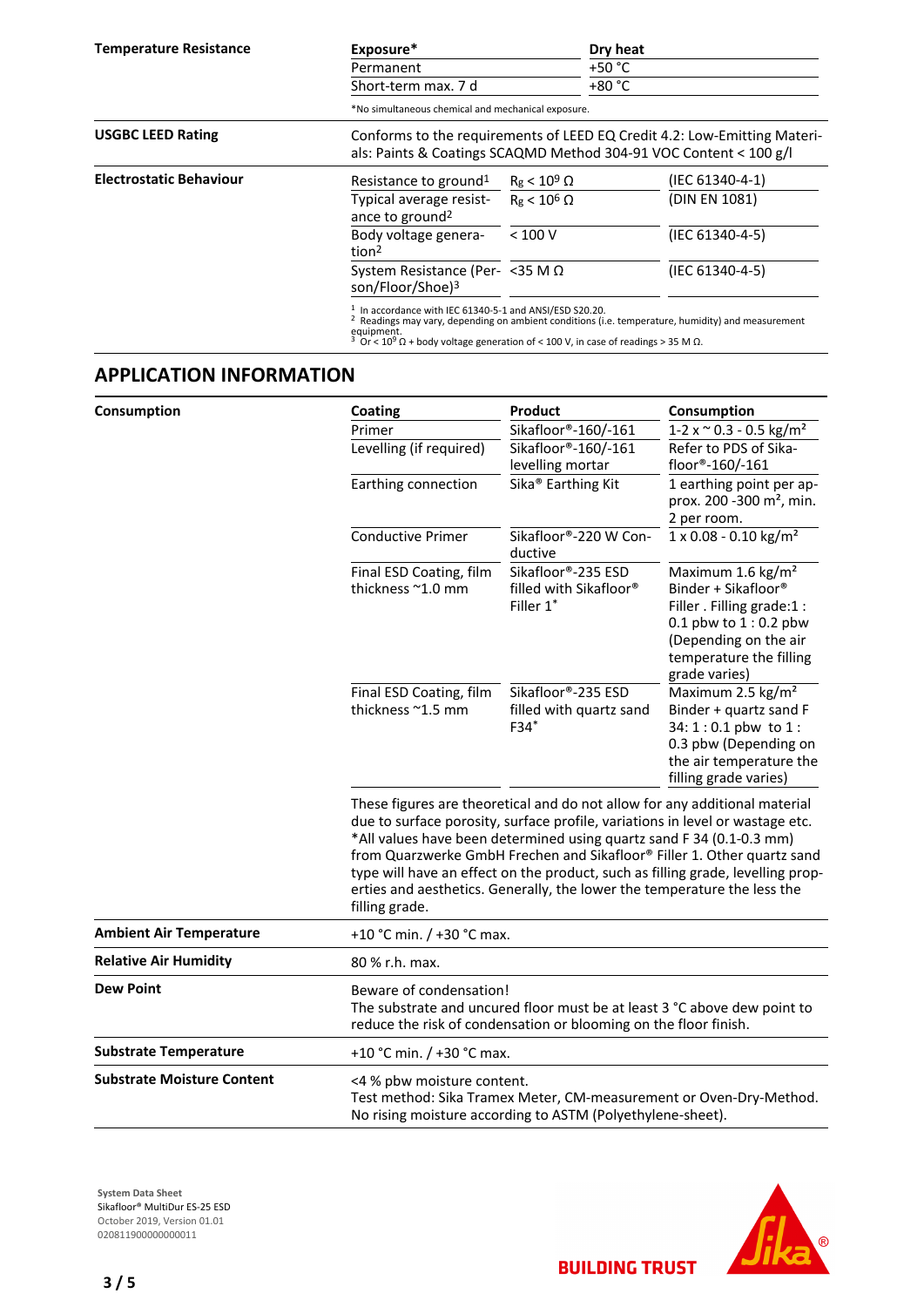| <b>Waiting Time / Overcoating</b>    | Before applying Sikafloor®-220 W Conductive on Sikafloor®-160/161 allow:                                                       |               |                     |                  |                |                   |
|--------------------------------------|--------------------------------------------------------------------------------------------------------------------------------|---------------|---------------------|------------------|----------------|-------------------|
|                                      | Substrate temperature                                                                                                          |               | <b>Minimum</b>      |                  | <b>Maximum</b> |                   |
|                                      | $+10^{\circ}$ C                                                                                                                |               | 24 hours            |                  | 4 days         |                   |
|                                      | $+20^{\circ}$ C                                                                                                                |               | 12 hours            |                  | 2 days         |                   |
|                                      | $+30^{\circ}$ C                                                                                                                |               | 8 hours             |                  | 1 days         |                   |
|                                      | Before applying Sikafloor®-235 ESD on Sikafloor®-220 W Conductive allow:                                                       |               |                     |                  |                |                   |
|                                      | Substrate temperature                                                                                                          |               | <b>Minimum</b>      |                  | <b>Maximum</b> |                   |
|                                      | $+10^{\circ}$ C                                                                                                                |               | 26 hours            |                  | 7 days         |                   |
|                                      | $+20^{\circ}$ C                                                                                                                |               | 17 hours            |                  | 5 days         |                   |
|                                      | $+30^{\circ}$ C                                                                                                                |               | 12 hours            |                  | 4 days         |                   |
|                                      | Times are approximate and will be affected by changing ambient condi-<br>tions particularly temperature and relative humidity. |               |                     |                  |                |                   |
| <b>Applied Product Ready for Use</b> | <b>Temperature</b>                                                                                                             |               | <b>Foot traffic</b> | Light traffic    |                | <b>Full cure</b>  |
|                                      | +10°C                                                                                                                          | $\sim$ 4 days |                     | $\approx$ 8 days |                | $\approx$ 10 days |
|                                      | $+20^{\circ}$ C                                                                                                                | $\sim$ 3 days |                     | $\approx$ 6 days |                | $\sim$ 7 days     |
|                                      | $+30^{\circ}$ C                                                                                                                | $\sim$ 2 days |                     | $\approx$ 5 days |                | $\approx$ 6 days  |
|                                      | Note: Times are approximate and will be affected by changing ambient<br>conditions                                             |               |                     |                  |                |                   |

#### **PRODUCT INFORMATION**

| Packaging                 | Please refer to individual Product Data Sheet. |
|---------------------------|------------------------------------------------|
| <b>Shelf life</b>         | Please refer to individual Product Data Sheet. |
| <b>Storage conditions</b> | Please refer to individual Product Data Sheet. |

#### **MAINTENANCE**

To maintain the appearance of the floor after application, Sikafloor®-235 ESD must have all spillages removed immediately and must be regularly cleaned using rotary brush, mechanical scrubbers, scrubber dryer, high pressure washer, wash and vacuum techniques etc. using suitable detergents.

#### **CLEANING**

Please refer to the Sikafloor® Cleaning Regime.

## **FURTHER INFORMATION**

Please refer to:

- **Examphemana Statement Mixing and Application of** Flooring Systems
- Sika® Method Statement Surface Evaluation & Preparation

# **IMPORTANT CONSIDERATIONS**

- This system may only be used by experienced profes-▪ sionals.
- Due to the nature of carbon fibres providing the con-▪ ductivity, surface irregularities might be possible. This has no influence on the function and performance of the coating.
- Do not use Sikafloor®-230 ESD TopCoat to overcoat
- Do not apply the Sikafloor® MultiDur ES-25 ESD sys-▪ tem on substrates in which significant vapour pressure may occur.
- Do not blind the primer.
- Freshly applied final ESD coating of the Sikafloor®

MultiDur ES-25 ESD system must be protected from damp, condensation and water for at least 24 hours.

- Only start application of Sikafloor® conductive primer after the priming coat has dried tack-free all over. Otherwise there is a risk of wrinkling or impairing of the conductive properties.
- Maximum layer thickness of final ESD coating:  $\simeq$  1.5 mm. Excessive thickness (more than 2.5 kg/m²) causes reduced conductivity.
- Under certain conditions, underfloor heating com-▪ bined with high point loading, may lead to imprints in the resin.
- Due to the elasticity of the Sikafloor® MultiDur ES-25 ESD system high point loads may lead to imprints.
- If heating is required do not use gas, oil, paraffin or other fossil fuel heaters, these produce large quantities of both CO2 and H2O water vapour, which may adversely affect the finish. For heating use only electric powered warm air blower systems.
- **The incorrect assessment and treatment of cracks** may lead to a reduced service life and reflective cracking - reducing or breaking conductivity.
- For exact colour matching, ensure the final ESD coat-▪ ing of the Sikafloor® MultiDur ES-25 ESD system in each area is applied from the same control batch numbers.
- The Sikafloor® MultiDur ES-25 ESD system is not suit-▪ able for permanent water load.
- **ESD clothing, ambient conditions, measurement** equipment, cleanliness of the floor and the test person have a substantial influence on the measurement results.
- **ESD-footwear must fulfil the requirements of DIN EN** 61340-4-3 (Climate 2, resistance < 5 M Ohm).
- All measurement values for the Sikafloor® MultiDur



**System Data Sheet** Sikafloor® MultiDur ES-25 ESD October 2019, Version 01.01 020811900000000011